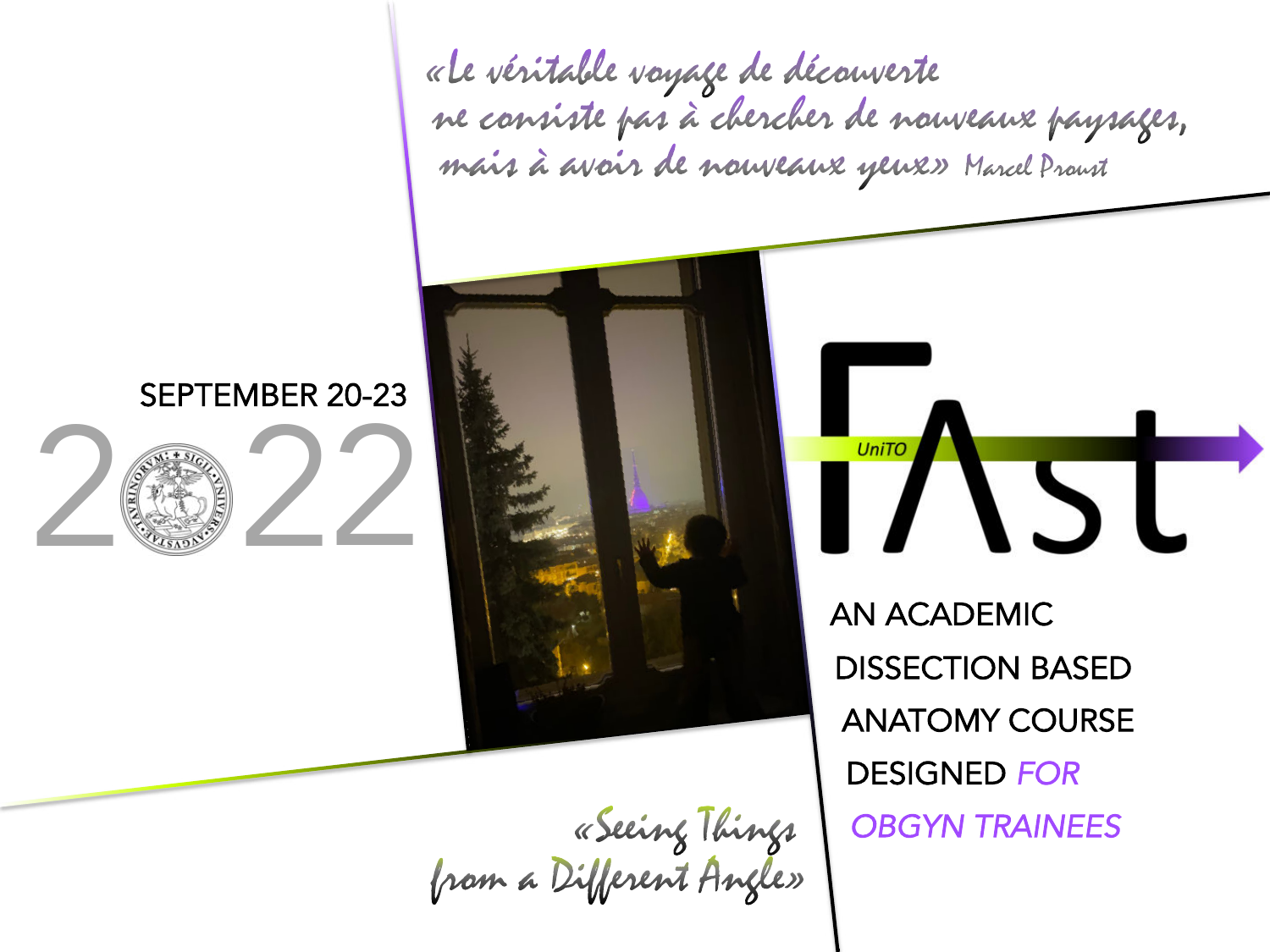#### UniTO FAST

is a structured academic certification program for gynecological anatomy created and developed at the University of Turin, Italy.

The program has been tailored for trainees and is based on an innovative educational model of female anatomy leading to the "fast" acquisition of the anatomical knowledge and practical dissection skills on cadaver for surgical application.

It includes 3 building blocks for pelvic anatomy:

- Reinterpretation of known anatomy
- Simplification of surgical anatomy
- Application of anatomical surgery The program includes 3 modules:
- "knowledge" (theory)
- "knowledge as recognition" (practice)
- "knowledge acquisition" (testing)

Info & registration: +390113131752 annamaria.tavella@unito.it







### University of Turin

Course venue: Anatomical Institutes Building C.so Massimo d' Azeglio 52, Turin (Italy)



#### Presidents: Chiara Benedetto Alessandro Vercelli

#### Director: Stefano Cosma

AIAD President: Maurizio Catalani

#### Tutors:

Stefano Cosma Domenico Ferraioli Luca Fuso Gabriele Lanzo Leonardo Micheletti

#### Faculty:

Marina Maria Boido Massimiliano Mistrangelo Marco Oderda Armando Romeo

Technical support: Vittorio Monasterolo

Director of the Specialty School: Luca Marozio

#### Scientific secretariat:

Sabina Rollo Loredana Salton Annamaria Tavella